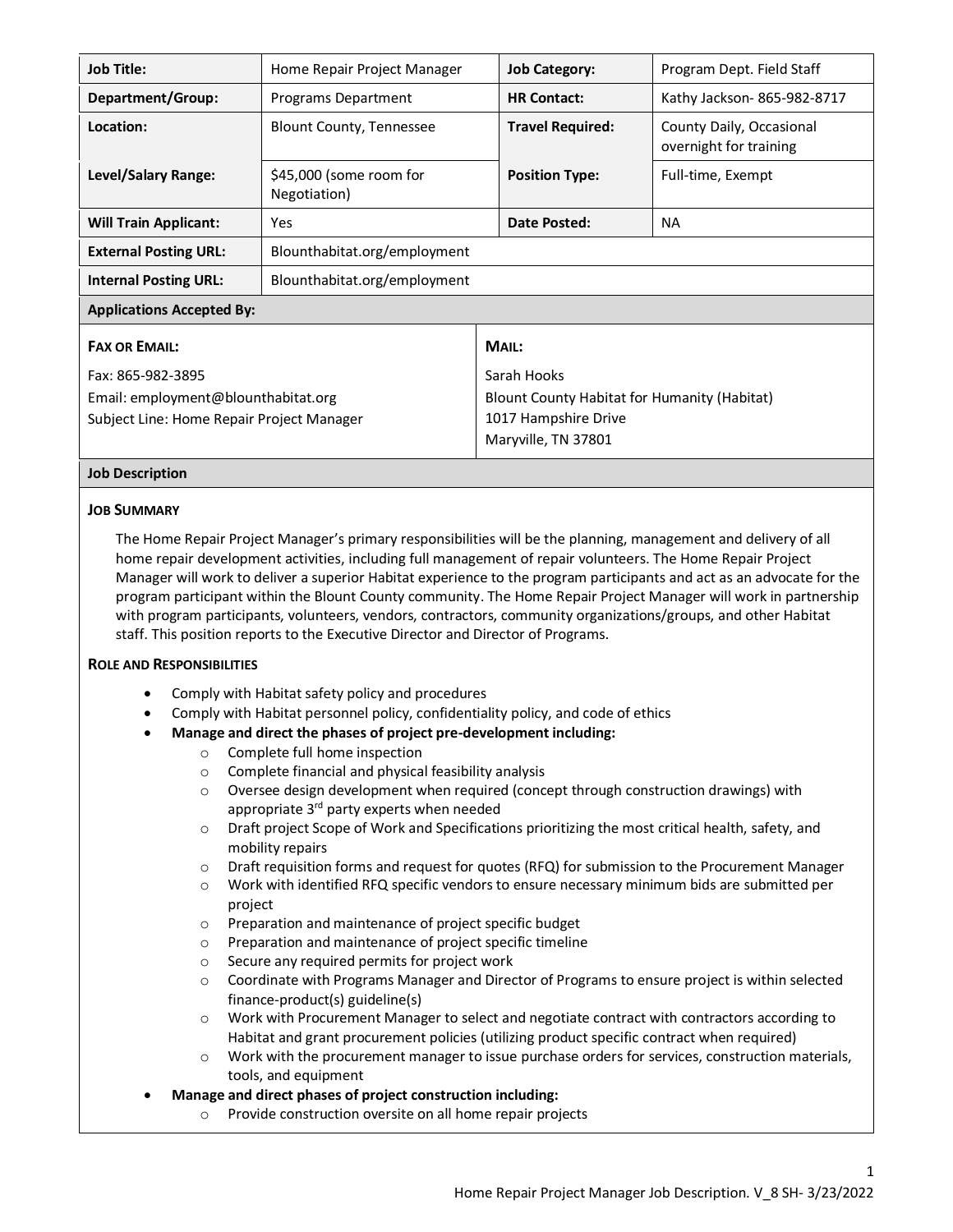- o Manage construction partner roles ensuring the project moves forward successfully according to the project and contract timelines- this includes volunteer workgroups such as IOWA, Mission Serve, CommunityWorx, etc.
- o Execute Habitat contracted projects with or without volunteer labor, including but not limited to portions of the approved scope of work determined to be the Project Manager's responsibility (determination based on size of job, timing to complete, and skill set required for completion)
- o Coordinate project contractors and subcontractors as needed
- o Communicate potential and justifiable change orders in any project scope of work to Director of Programs and Procurement Manager. Follow process required by funding-product and Habitat.
- o Maintain the approved project specific budget and timeline
- $\circ$  Organize ordering and delivery of materials and supplies, and effectively manage inventory
- $\circ$  Schedule and conduct ongoing project inspections to ensure timely and accurate project completion
- $\circ$  Complete final inspection ensuring homeowner satisfaction, that the work is done according to code, approved drawings, scope of work, and within contracted and approved budget
- $\circ$  Work with Procurement Manager to order 3<sup>rd</sup> party licensed inspection when required
- o Coordinate with Programs Manager ensuring project completion paperwork required by financial product(s) is executed
- **Volunteer Management duties include:**
	- o Train and supervise all home repair construction volunteers ensuring safety, building/design requirements, communication, sensitivity, confidentiality, specific volunteer job function, etc.
	- $\circ$  Manage skilled and/or leadership volunteers to complete volunteer led construction projects, including portions to be performed by Project Manager on the project jobsite
	- o Maintain and build relationships with existing volunteer groups known generally as workgroups, including IOWA, Mission Serve, CommunityWorx, etc.; to maximize quality and productivity
	- o Recruit and development new and additional volunteer relationships as needed
- **Vendor/Contractor Management duties include:**
	- o Recruit and manage relationships with sufficient number of home repair vendors/contractors to the Habitat preferred vendor list ensuring small, women, and minority owned businesses are represented- according to Habitat procurement policy
	- $\circ$  Conduct and report annual vendor audit of each home repair vendor utilized in the previous 12 months- update preferred vendor list as required
	- **Habitat Main Office General Maintenance (Monthly) duties include:**
		- o Develop and manage air filter replacement schedule- including appropriate supply re-order
		- o Maintain Habitat interior and exterior lighting (includes responding to main office tenants' request for replacement lightbulbs)
- **Habitat Homeownership Program duties include:**
	- o Teach homebuyer education "Home Repair and Maintenance" series
- **General duties include:** 
	- o Secure proper control, maintenance, storage, and security of all material, tools, vehicles and equipment at the project site and offsite
	- o Ensure vehicle registration and insurance are current
	- o Coordinate with Programs Manager to ensure smooth and consistent homeowner relationsincluding program messaging and process
	- o Ensure completion, filing, and timely reporting of all paperwork including: homeowner paperwork and MOUs, project contracts, home inspections, volunteer paperwork, timesheets, miscellaneous grant paperwork, etc.
	- o Provide public presentations of project(s) when necessary
	- o Prepare for and participate in position specific annual strategic planning and bi-weekly coaching
	- o Prepare for and participate in regularly scheduled Programs Department meetings
	- o Other duties as assigned

# **Trainings and Certification Required**

- TN State Contractor's License
	- HFHI Competent Person Certification
- HUD Visual Lead Based Paint Assessment
- EPA Lead Renovation, Repair, and Paint Certification

## **Qualifications and Education Requirements**